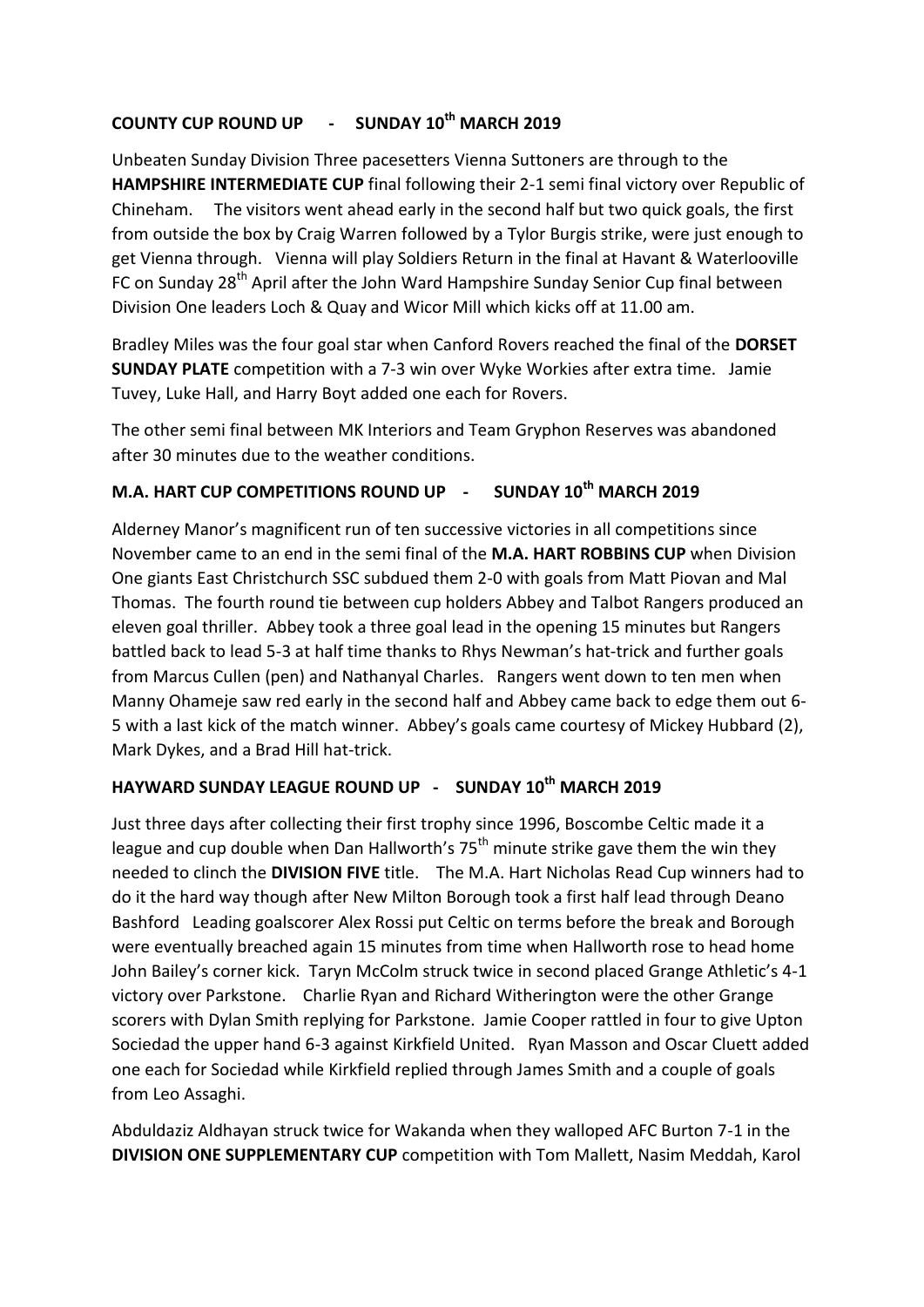Rog, Diego Galusni, and Matt Derbyshire also on target. Dan Brennan scored the Burton consolation goal.

**DIVISION TWO** leaders AFC Stourvale completed their campaign in style with Ryan Christopher and Ryan Johnson securing a 2-0 success against championship rivals Wiseguys and must now wait and see who, if any, of the chasing pack can catch them. Nearest rivals Parley Sports are eight points behind with three games in hand after subduing AFC Wimborne 4-2 thanks to Simon Adair, Brendan Williams, and a couple of goals from Martin Johnson. Matt Groves and Mark Claremont were the Wimborne scorers. Newtown Athletic kept their title hopes alive when they shaded it 4-3 against Shoulder of Mutton thanks to Kyle Graham's brace and further goals from Tom Mann and Dan Molyneaux. Louis Baker-Stroud struck twice for Shoulder with Adam Kelly also on target. Meanwhile, at the other end of the table, James Jose struck twice for tailenders NMO but Rushmere had the edge 3- 2 thanks to Jon White and a couple of goals from Andy Gosling.

It's seven successive league victories for second placed AFC East Christchurch in **DIVISION THREE** when they hammered AFC Burton Reserves 8-0 with goals from Ben Collie (2), Tom Easom (2), Charlie Barnes (2), Rich Sainsbury, and Ryan Finch. Bearwood Broncos returned to winning ways after surrendering their unbeaten record to AFC East Christchurch last time out. Ash Williams struck twice and Lewis Mills added another to give the Broncos the verdict 3-2 against Richmond Park Rangers who replied through Ben Bayes and Shane Spence. Alex Corbin (2), James Palermo (2), Lee Corbin, and Charlie King were the Tower Park marksman when they blew Bournemouth Athletic away 6-2. Ash Damen scored both Athletic goals. AFC Fiveways led 3-1 against Poole Wanderers thanks to Billy Howson and a couple of goals from Sam Fudge but George Wescott scored his second goal of the game for Wanderers before Scott Burbidge equalised from the penalty spot to earn them a 3-3 draw.

Portchester are three points behind **DIVISION FOUR** leaders Vienna Suttoners Reserves with two games in hand after their 3-1 win over Poole Borough thanks to Alex Hawey and a couple of goals from Stuart Marshall. Tony O'Callaghan scored Borough's consolation goal from the penalty spot. KB Sports remain in contention after Jamie Wilson and Kieron Mulvey scored two each in their 5-0 drubbing of Branksome Liberal with the other goal coming from Ricardo Thomas.

**DIVISION SIX** leaders Woodville Wanderers completed their campaign with a 5-0 victory over Longfleet thanks to Barney Greenway, Josh Charalambous, Barnaby Earl, and a couple of goals from Aaron Towers. Nearest rivals JP Morgan Reserves are five points behind with three games to play after Yusuf Akanni (2), Joe Taylor (2), and Dan Hunter gave them the upper hand 5-3 against Quayside. Harry Parkinson, Kai McCrow, and Tom Shutler were the Quayside scorers. Siemans kept their title hopes alive when they swept Academy aside 5-2 with goals from Billy Mackey (2), Cameron Cloggie, Andy Cordial, and Ian Kay. Charlie Rees scored both Academy goals.

**UNDER 18 DIVISION** leaders Christchurch are seven points clear at the top of the table after Finlay Evans, Reece Malkin, Jacob Miller, and Joe Pigott gave them a 4-1 victory over Redhill